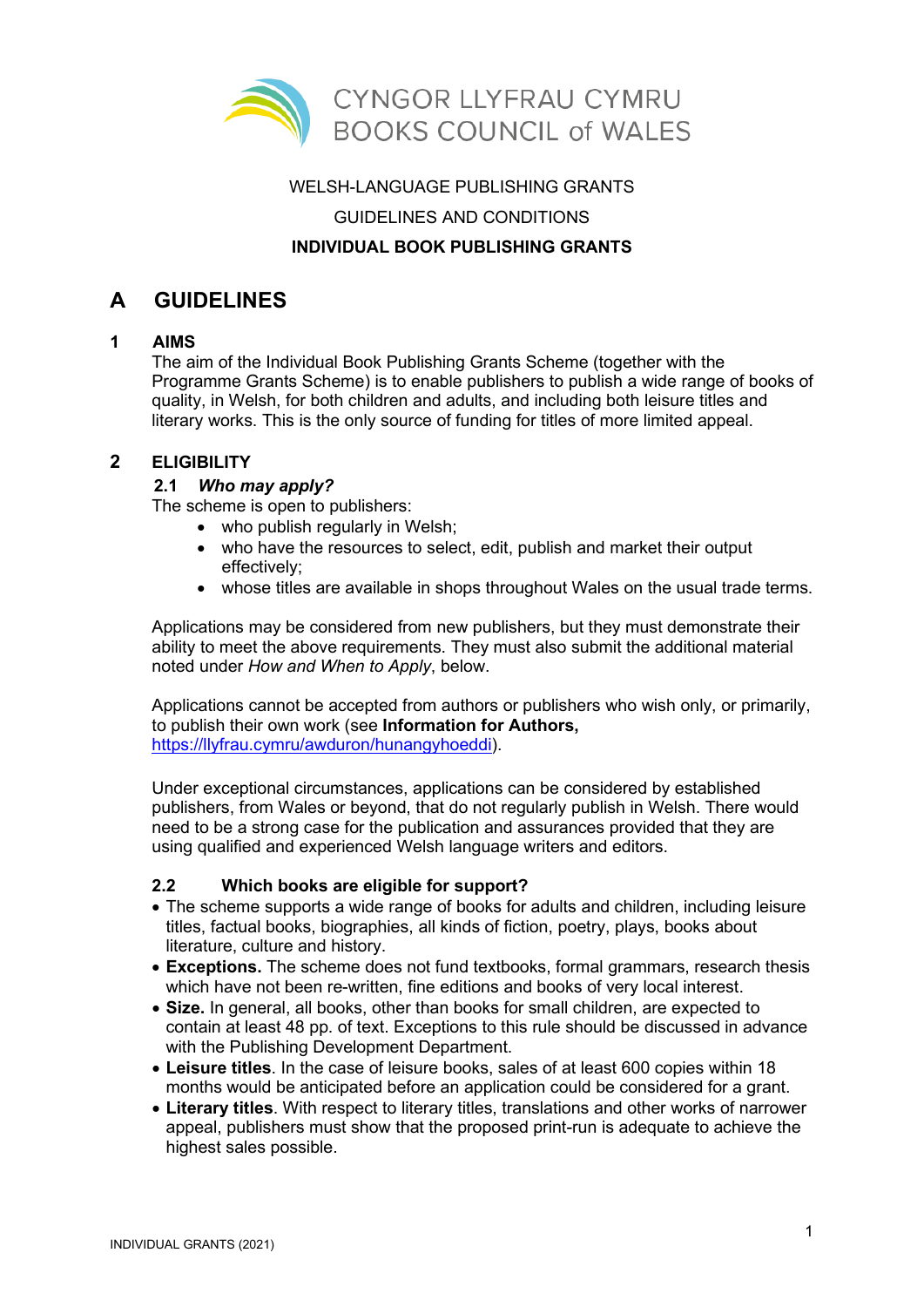- **Bilingual books**. The Welsh-language parts of bilingual books may be supported, on condition that they constitute a substantial, self-sufficient unit within these publications *or* that the book in question is bilingual throughout.
- **Reprints**. Grants are available for reprints and new editions. However, no grant can be made for the reprint of a title which has already received grant-aid within the preceding year. Priority is given to grant funded titles, but grants may be made for reprints of works originally published without the support of the Books Council of Wales, provided that they conform to the requirements of the scheme.
- **Covers.** A special application may be made to this fund for assistance with particular covers:

#### Hard covers

• Up to £750 can be applied for to bind a popular volume, such as a coffee table volume, in hardback if it can be demonstrated that it is essential for that volume to significantly benefit from the investment. The difference that the investment would make to the sales and profits of the volume as well as its appearance should be demonstrated.

#### Young Adults

• Up to £500 can be applied for to improve the production quality of Young Adult novel covers - ie include a fifth color, embossing, or golden paper content. This funding will not be available for each volume and a strong case should be made for considering specific applications. (See also A-Visual aplications for Young Adult novels).

Where there is uncertainty as to eligibility, publishers are asked to discuss their projects with the Books Council of Wales's Publishing Development Department before submitting their application.

### **3 ASSESSMENT CRITERIA AND PRIORITIES FOR APPLICATIONS**

Priority will be given to the following:

- popular autobiographies, and autobiographies that offer a variation on the traditional chronological form, with particular regard to autobiographies by women as well as men of diverse ethnic backgrounds.
- popular books that are representative of the diversity of society and with consideration given to articulating the life experiences of black, Asian and minority ethnic writers, as well as others with the protected characteristics of the Equality Act 2010.

Applications will be assessed according to the following criteria:

- the quality of the contents: each book funded is expected to be good of its kind;
- the quality of the book's production: each title supported is expected to meet professional standards of printing, design, binding, etc.;
- the publisher's ability to edit, publish, market and distribute throughout Wales;
- the publisher's ability to adhere to its publishing schedule;
- the demand for the book: with regard to leisure titles, in particular, consideration is given to whether the book is likely to fill a gap in the market. In the case of titles of more limited appeal, including literary titles, it is important to show that a book is likely to meet its optimum sales potential;
- print-run: sufficient copies must be produced to ensure sufficient stocks for at least one year.

#### **There will be stiff competition for these grants: it is important that each application argues the case for awarding a grant as fully as possible.**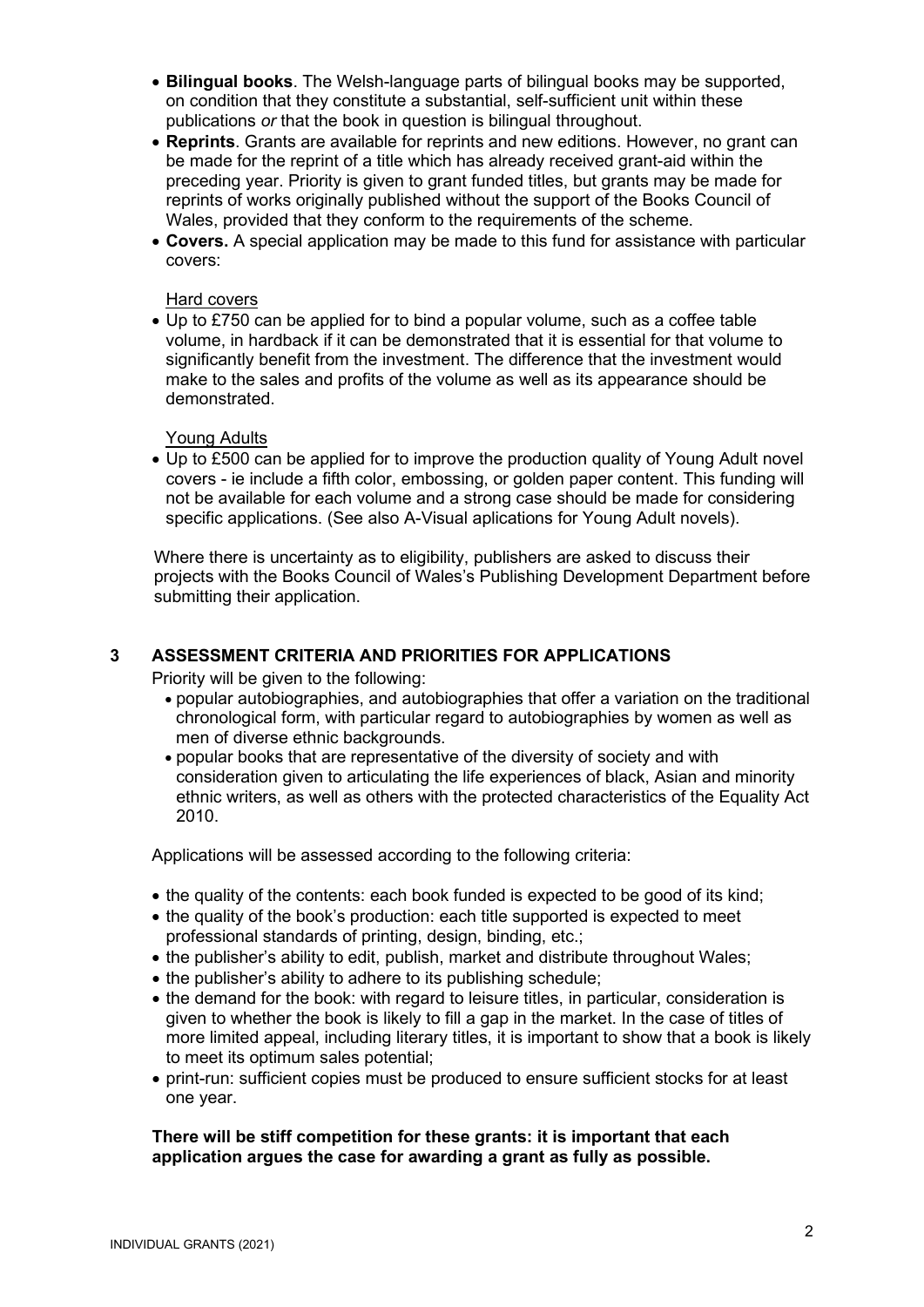# **4 THE GRANT**

- In general the Books Council of Wales seeks to meet the difference between the costs of publishing a book and the likely income from sales of this title in the first eighteen months. Grants of more than £3000 are rarely awarded, and the right is reserved to make a contribution only in accordance with the wishes of the Sub-Committee**.**
- The purpose of this grant is not to pay for the company's general overheads, however a small contribution can be made towards the cost of publishing, marketing and occasional translation. [See 7 below]
- The Books Council of Wales must be satisfied, before awarding a grant, that the publisher has adequate administrative and financial resources to undertake publication of the titles for which funding is sought.

## **5 APPLICATION PROCEDURE AND TIMETABLE**

- Applications must be made on the application form which may be obtained from the address at the end of this document.
- The completed form must be accompanied by the typescript of the book. (It need not have been proof-read but publsihers should be satisfied that the content of the work presented is a fair reflection of the proposed work). Manuscripts are not accepted.
- In the case of translations, a copy of the original work should be submitted, together with a sample of the translation, with the application.
- In the case of reprints and new editions, publishers should supply a copy of the latest edition, with the application.
- Novice publishers must submit two applications, including complete typescripts, and firm plans for at least one further title.
- Applications are considered at Sub-Committee meetings that specifically discuss applications. Meetings are held regularly (at least bi-monthly). Publishers are notified of exact dates in advance and information is also posted on the web.
- In exceptional cases applications between meetings may be considered and confirmed at the following formal meeting.

### **6 COMPLETING THE FORM**

#### **The following points relate to the completion of the application form.**

- **Publication date** A realistic publication date should be supplied. If the publication date is changed, it is the publisher's responsibility to pass on the relevant information to the Publishing Develpment Department promptly. The Publication Development Officer (Welsh Language) will be in regular contact to discuss current publication dates.
- **Selling price** A book's selling price should be the highest price possible which does not adversely affect sales. If an application proposes too low a price, any grant offered may be based on a higher price. In the case of a translation, it is important to bear in mind the price of the English-language version when setting the price of the Welsh-language edition.
- **Other funding** Funding from sources other than the Books Council of Wales should be secured wherever possible. This is especially important where production costs are high, as there is an upper limit to the grant which can be awarded to any application.
- **Description and reasons for publishing** Applicants should state the target readership for the book, and estimate the likely demand. More information is invited on a separate sheet.
- **Production and design costs** These costs should be set out clearly, with as much detail as possible. The Books Council of Wales cannot approve costs not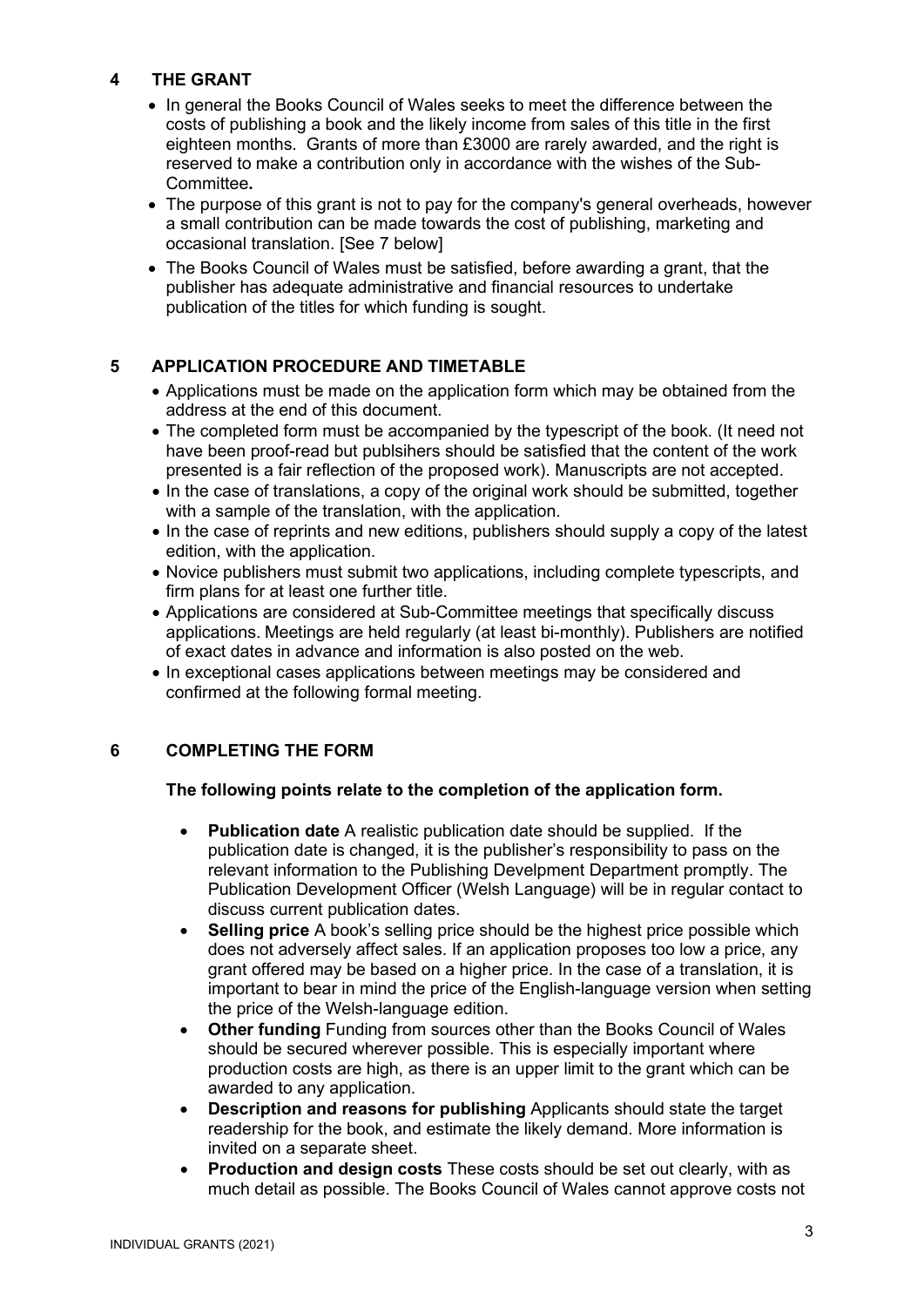clearly itemised. Remember to note the number of illustrations and photographs, the number of colours, how many colour pages are needed, etc.

- **Author costs** When calculating the grant, allow for royalties on three-quarters of the complete print-run in the costs.
- **Basic publication costs** £200 is allowed per title towards basic publication costs and £400 towards basic marketing costs. This applies only to new books and new editions, not to reprints.
- **Income** Publishers are asked to estimate sales over eighteen months by all means (direct sales, through the Books Council of Wales's Distribution Centre, etc.)

### **7 AWARDING GRANTS**

- A grant must be awarded before the book is published.
- Typescripts are sent to independent readers, for a report. Applications are then presented to the Sub-Committee, together with the report.
- Members of the Sub-Committee will have access to the typescripts to read the work for themselves and in the case of short books an independent report may be omitted and only seek the Sub-Committee's opinion.
- In preparing papers for the Sub-Committee, the Council will scrutinise the publisher's financial estimates and adjust them as it considers appropriate.
- The Sub-Committee may take one of six possible courses of action:
	- approve the grant unconditionally (in full, or in part),
	- approve the grant conditionally,
	- approve the grant with recommendations,
	- postpone the application,
	- ⋅ reject the application,
	- or direct the application to another funder.
- If an application is rejected on the basis of a report, the publisher has the right to request a second report; if the second report is also unfavourable, it will not be possible to award a grant.
- The Council may consider an application in principle, on receipt of a description of the book (with a sample of the contents, if possible) together with a rough estimate of costs. Acceptance of an application in principle does not bind the Sub-Committee to support the application when it is ultimately submitted: it merely indicates that there is no objection in principle to the application provided that the finished work is of sufficient quality.
- Publishers who are not themselves printers are asked to submit at least **two**  estimates for printing and binding with each application for grant-aid.
- All grants are offered in accordance with general conditions, (Section B below), as well as any specific conditions which might be applied to individual applications. **All applicants are expected to agree to accept these conditions when applying for a grant.**

#### **8 PAYMENT OF GRANTS**

No grant can be paid before publication. A grant may be claimed by sending in a claim form and any changes since the original application was made should be clearly stated on the claim form. Changes may affect the grant. The Publishing Development Department will order a copy of the publication from the publisher's stock in the Distribution Centre.

#### **9 MONITORING AND EVALUATION OF WORK FUNDED**

The Books Council of Wales will request two sets of sales figures for each funded title after it has been in print for up to 6 months and up to 18 months. These figures will be requested annually in September.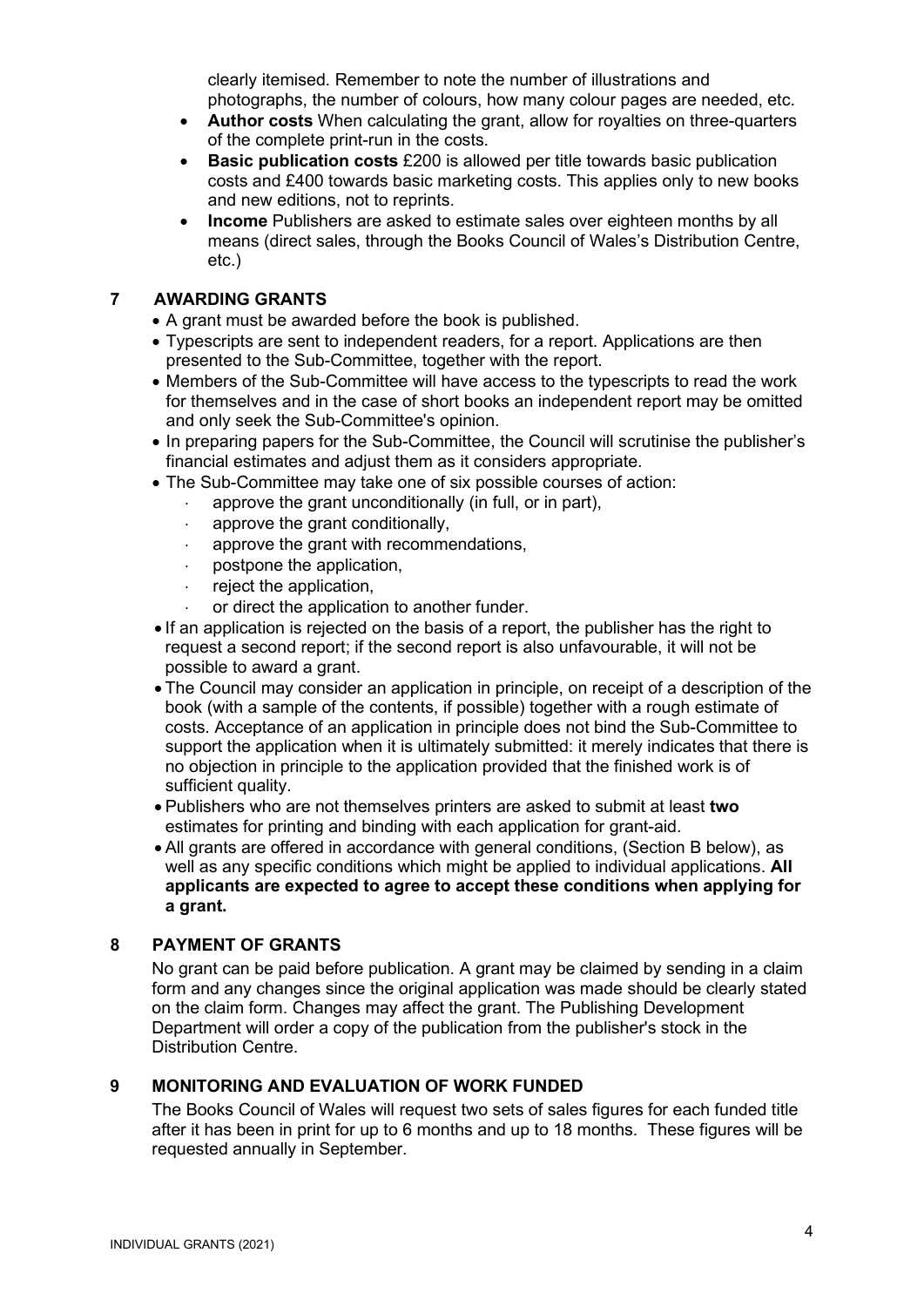#### **B GENERAL CONDITIONS**

- 1 The offer of grant is made on the basis of the information contained in the application and in any supplementary correspondence. The Council reserves the right to reconsider the grant awarded in cases where the published work does not correspond to the details given on the application form or otherwise agreed.
- 2 The grant recipient shall comply with any additional conditions and scheme requirements specified in the formal offer of grant or in any covering letter.
- 3 The following acknowledgment should be made in all books which have been awarded a grant: "Mae'r cyhoeddwr yn cydnabod cymorth ariannol Cyngor Llyfrau Cymru". ["The publisher acknowledges the financial support of the Books Council of Wales".] If not acknowledged in the appropriate manner, the Council reserves the right to withhold up to 10% of the grant.
- 4 Acknowledgement of this grant and any other references to the Council must not be used in any way to imply that the Council undertakes or accepts responsibility to third parties for the grant recipient's debts or obligations (see no. 21).
- 5 All grant-aided books are required to display a 13 digit ISBN number and bar code on the cover of each publication.
- 6 The advance bibliographical information about any grant-aided book should reach the Books Council of Wales's Information Officer at least three months before publication, in accordance with the guidelines set down by the Books Council of Wales.
- 7 All information about grant-aided titles on Gwales should be updated regularly by the publisher, before and after publication of the book. Any changes in price or availability should be fed to the Council regularly, until the book is out of print and the publisher has decided not to reprint.
- 8 In the case of reprints or new editions, the year of publication of the reprint or new edition must be displayed clearly.
- 9 The author must receive and sign a contract with the publisher. Royalties should conform to trade norms and should be paid regularly. The author should also be sent regular statements at least once a year.
- 10 The number of copies published must be indicated on the claim form.
- 11 The Books Council reserves the right to claim up to four copies of the book from the publisher's stock in the Distribution Centre for evaluation purposes.
- 12 In the case of books produced by non-printing publishers, the Books Council of Wales reserves the right to request that publishers produce invoices for the printing and binding work undertaken, as well as any other relevant evidence.
- 13 The standard of editing and design will be taken into consideration in determining the final grant. In cases where the editing or design is deemed to be defective, the grant may be reduced.
- 14 If the relevant conditions have not been complied with, the Books Council of Wales may require the recipient to return all or part of any grant which may have been paid.